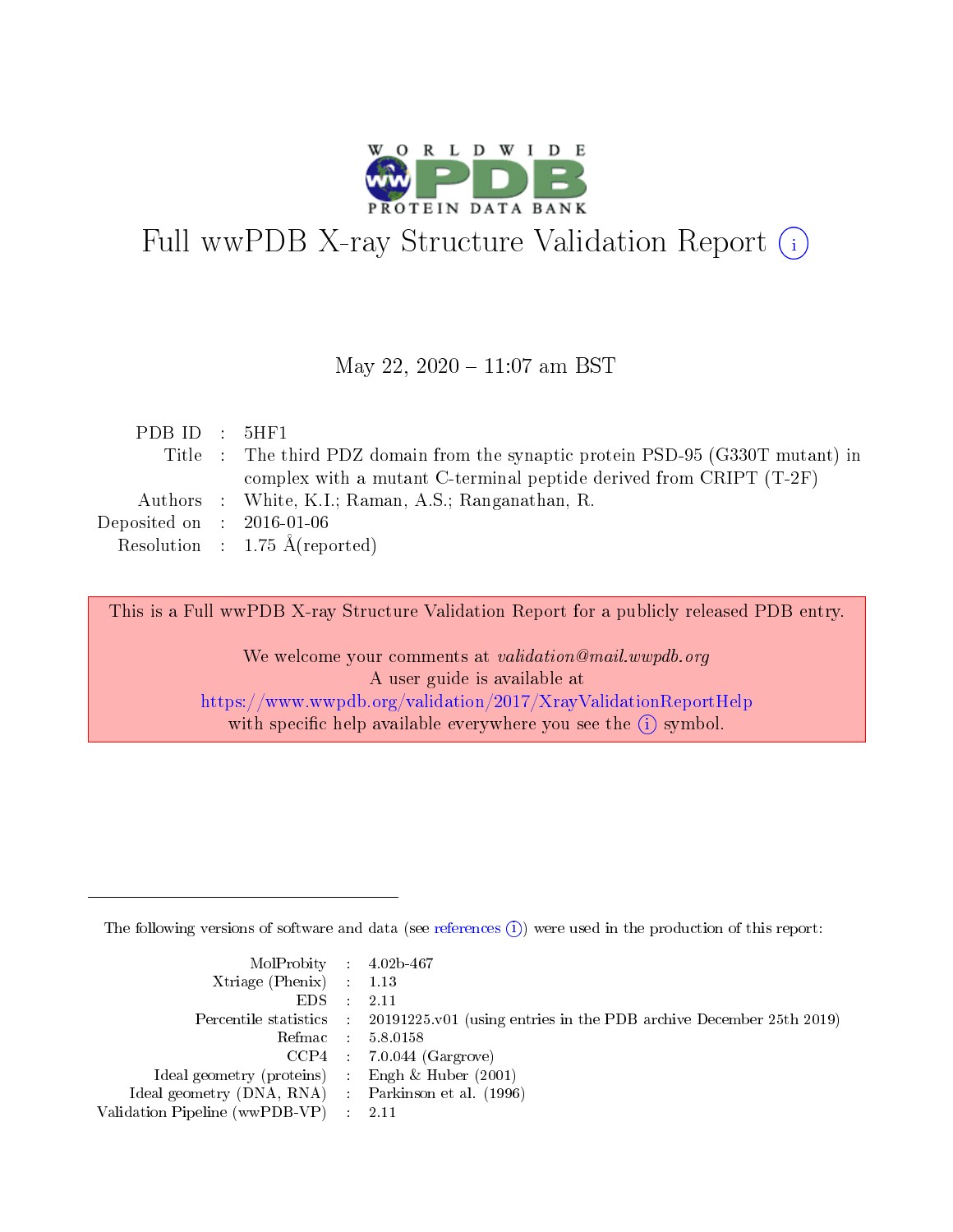# 1 [O](https://www.wwpdb.org/validation/2017/XrayValidationReportHelp#overall_quality)verall quality at a glance  $(i)$

The following experimental techniques were used to determine the structure: X-RAY DIFFRACTION

The reported resolution of this entry is 1.75 Å.

Percentile scores (ranging between 0-100) for global validation metrics of the entry are shown in the following graphic. The table shows the number of entries on which the scores are based.



| Metric                | Whole archive<br>$(\#\text{Entries})$ | Similar resolution<br>(#Entries, resolution range( $\AA$ )) |
|-----------------------|---------------------------------------|-------------------------------------------------------------|
| $R_{free}$            | 130704                                | 3764 (1.76-1.72)                                            |
| Clashscore            | 141614                                | $3923(1.76-1.72)$                                           |
| Ramachandran outliers | 138981                                | $3878(1.76-1.72)$                                           |
| Sidechain outliers    | 138945                                | 3878 (1.76-1.72)                                            |
| RSRZ outliers         | 127900                                | 3705 (1.76-1.72)                                            |

The table below summarises the geometric issues observed across the polymeric chains and their fit to the electron density. The red, orange, yellow and green segments on the lower bar indicate the fraction of residues that contain outliers for  $>=3, 2, 1$  and 0 types of geometric quality criteria respectively. A grey segment represents the fraction of residues that are not modelled. The numeric value for each fraction is indicated below the corresponding segment, with a dot representing fractions  $\epsilon=5\%$  The upper red bar (where present) indicates the fraction of residues that have poor fit to the electron density. The numeric value is given above the bar.

| Mol | ${\rm Chain \mid Length}$ | Quality of chain  |     |  |  |  |  |
|-----|---------------------------|-------------------|-----|--|--|--|--|
|     | - 19                      | 7%<br>87%         | 9%  |  |  |  |  |
|     |                           | 22%<br>67%<br>11% | 22% |  |  |  |  |

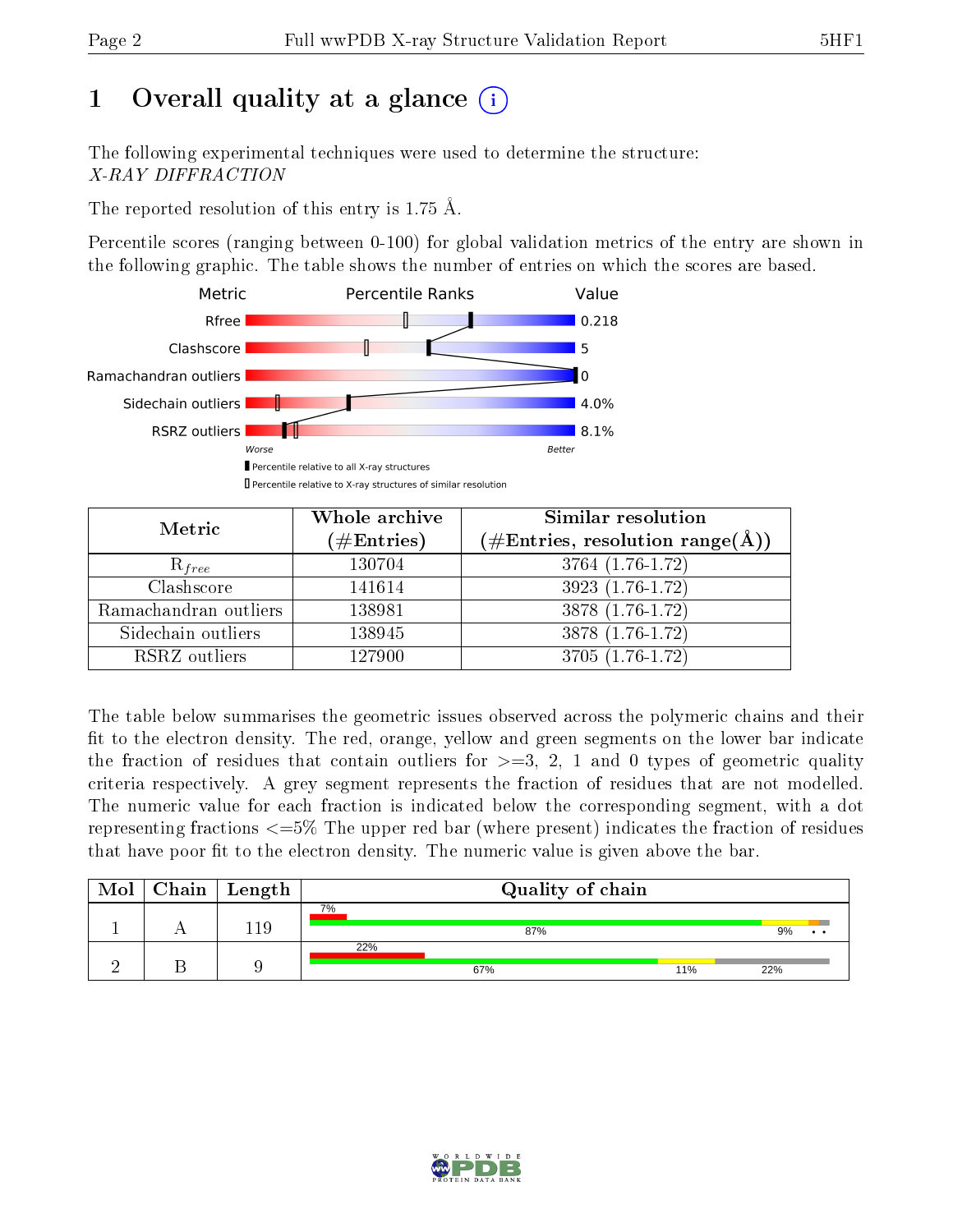# 2 Entry composition (i)

There are 3 unique types of molecules in this entry. The entry contains 2252 atoms, of which 1070 are hydrogens and 0 are deuteriums.

In the tables below, the ZeroOcc column contains the number of atoms modelled with zero occupancy, the AltConf column contains the number of residues with at least one atom in alternate conformation and the Trace column contains the number of residues modelled with at most 2 atoms.

Molecule 1 is a protein called Disks large homolog 4.

| Mol | Chain   Residues | Atoms               |     |      |      | $\text{ZeroOcc} \mid \text{AltConf} \mid \text{Trace}$ |  |  |
|-----|------------------|---------------------|-----|------|------|--------------------------------------------------------|--|--|
|     | 117              | $\rm Total$<br>2014 | 625 | 1003 | -187 | 199                                                    |  |  |

| Chain    | Residue | Modelled   | Actual     | Comment             | Reference         |
|----------|---------|------------|------------|---------------------|-------------------|
| А        | 297     | <b>GLY</b> |            | expression tag      | <b>UNP P31016</b> |
| A        | 298     | <b>SER</b> |            | expression tag      | <b>UNP P31016</b> |
| A        | 299     | <b>PRO</b> |            | expression tag      | <b>UNP P31016</b> |
| A        | 300     | GLU        |            | expression tag      | UNP P31016        |
| $\bf{A}$ | 301     | PHE        |            | expression tag      | <b>UNP P31016</b> |
| $\bf{A}$ | 330     | <b>THR</b> | <b>GLY</b> | engineered mutation | <b>UNP P31016</b> |
| A        | 403     | <b>ASN</b> |            | expression tag      | <b>UNP P31016</b> |
| $\bf{A}$ | 404     | <b>SER</b> |            | expression tag      | <b>UNP P31016</b> |
| $\bf{A}$ | 405     | ARG        |            | expression tag      | <b>UNP P31016</b> |
| $\bf{A}$ | 406     | VAL        |            | expression tag      | <b>UNP P31016</b> |
| A        | 407     | <b>ASP</b> |            | expression tag      | <b>UNP P31016</b> |
| A        | 408     | <b>SER</b> |            | expression tag      | <b>UNP P31016</b> |
| A        | 409     | <b>SER</b> |            | expression tag      | <b>UNP P31016</b> |
| $\bf{A}$ | 410     | <b>GLY</b> |            | expression tag      | <b>UNP P31016</b> |
| A        | 411     | $\rm{ARG}$ |            | expression tag      | UNP P31016        |
| $\bf{A}$ | 412     | ILE        |            | expression tag      | <b>UNP P31016</b> |
| A        | 413     | VAL        |            | expression tag      | <b>UNP P31016</b> |
| А        | 414     | THR        |            | expression tag      | <b>UNP P31016</b> |
| А        | 415     | ASP        |            | expression tag      | <b>UNP P31016</b> |

There are 19 discrepancies between the modelled and reference sequences:

Molecule 2 is a protein called Cysteine-rich PDZ-binding protein.

| Mol | Chain   Residues | $\bm{\mathrm{Atoms}}$ |  |          | ZeroOcc   AltConf   Trace |  |  |  |
|-----|------------------|-----------------------|--|----------|---------------------------|--|--|--|
|     |                  | Total C H<br>136      |  | 46 67 11 |                           |  |  |  |

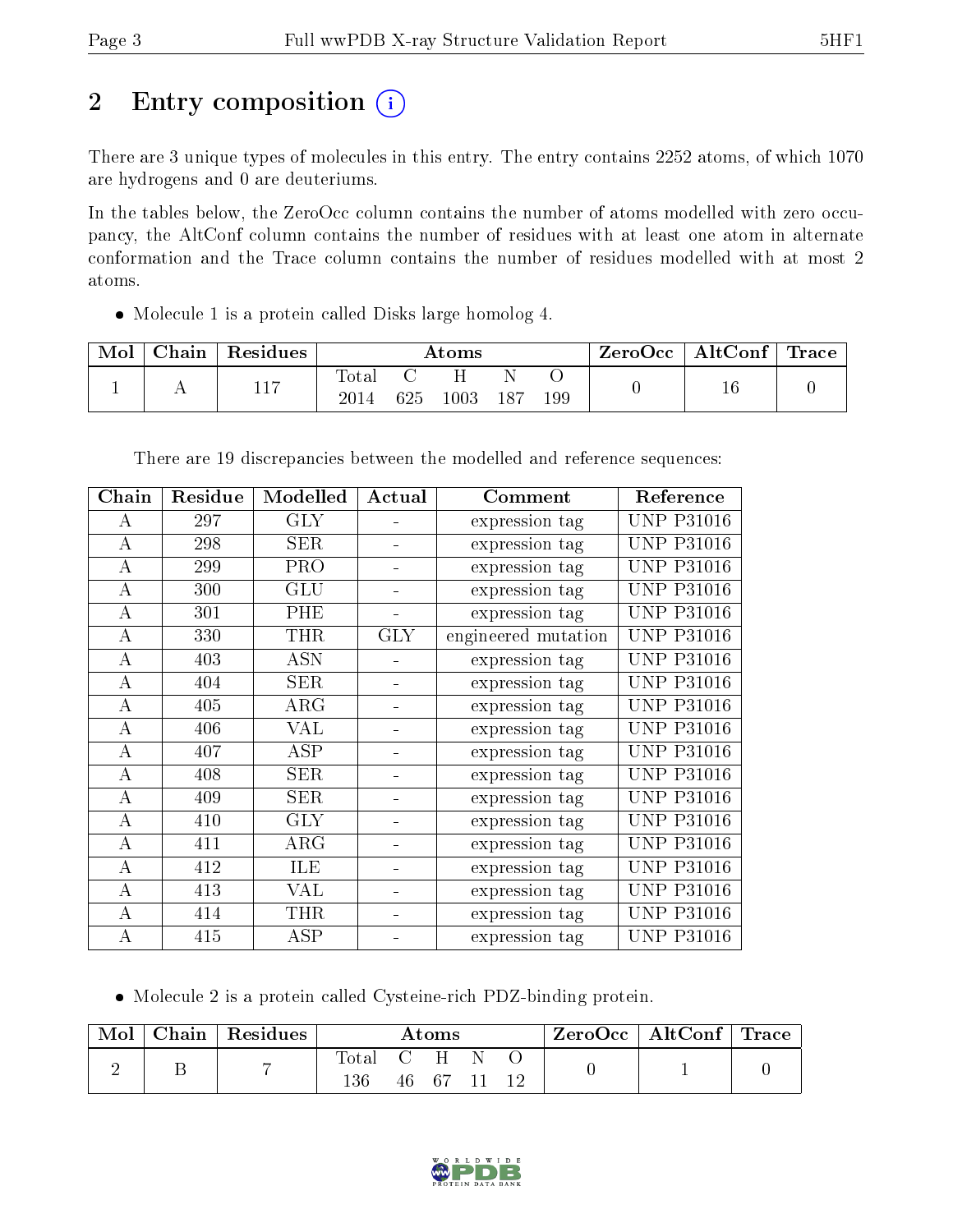There is a discrepancy between the modelled and reference sequences:

|  | Chain   Residue   Modelled   Actual |     | Comment                          | Reference |
|--|-------------------------------------|-----|----------------------------------|-----------|
|  | PHE                                 | THR | engineered mutation   UNP Q792Q4 |           |

• Molecule 3 is water.

|  | Mol   Chain   Residues | Atoms               | $ZeroOcc \   \ AltConf \  $ |
|--|------------------------|---------------------|-----------------------------|
|  |                        | Total O<br>99<br>99 |                             |
|  |                        | Total               |                             |

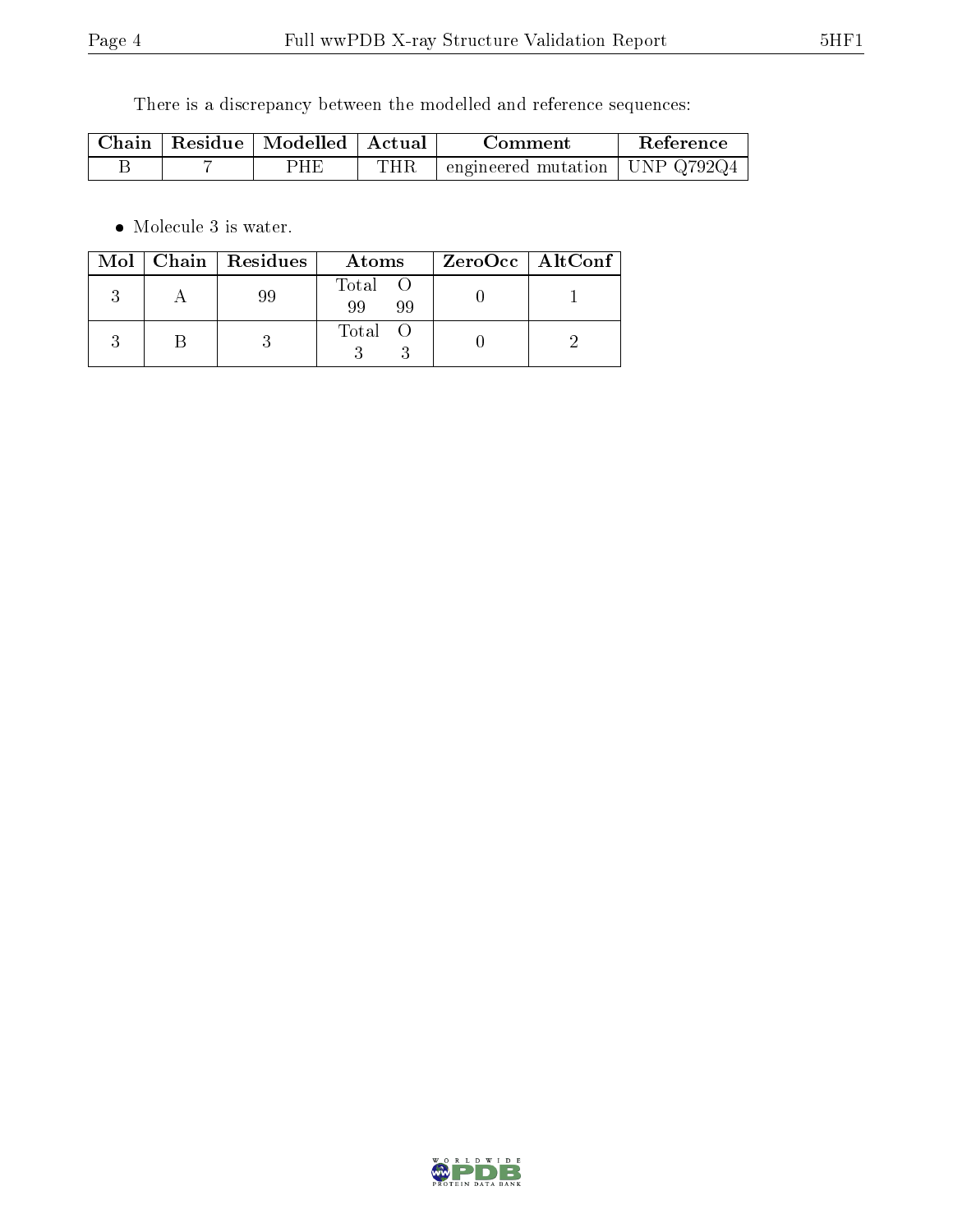# 3 Residue-property plots  $(i)$

These plots are drawn for all protein, RNA and DNA chains in the entry. The first graphic for a chain summarises the proportions of the various outlier classes displayed in the second graphic. The second graphic shows the sequence view annotated by issues in geometry and electron density. Residues are color-coded according to the number of geometric quality criteria for which they contain at least one outlier: green  $= 0$ , yellow  $= 1$ , orange  $= 2$  and red  $= 3$  or more. A red dot above a residue indicates a poor fit to the electron density (RSRZ  $> 2$ ). Stretches of 2 or more consecutive residues without any outlier are shown as a green connector. Residues present in the sample, but not in the model, are shown in grey.



• Molecule 1: Disks large homolog 4

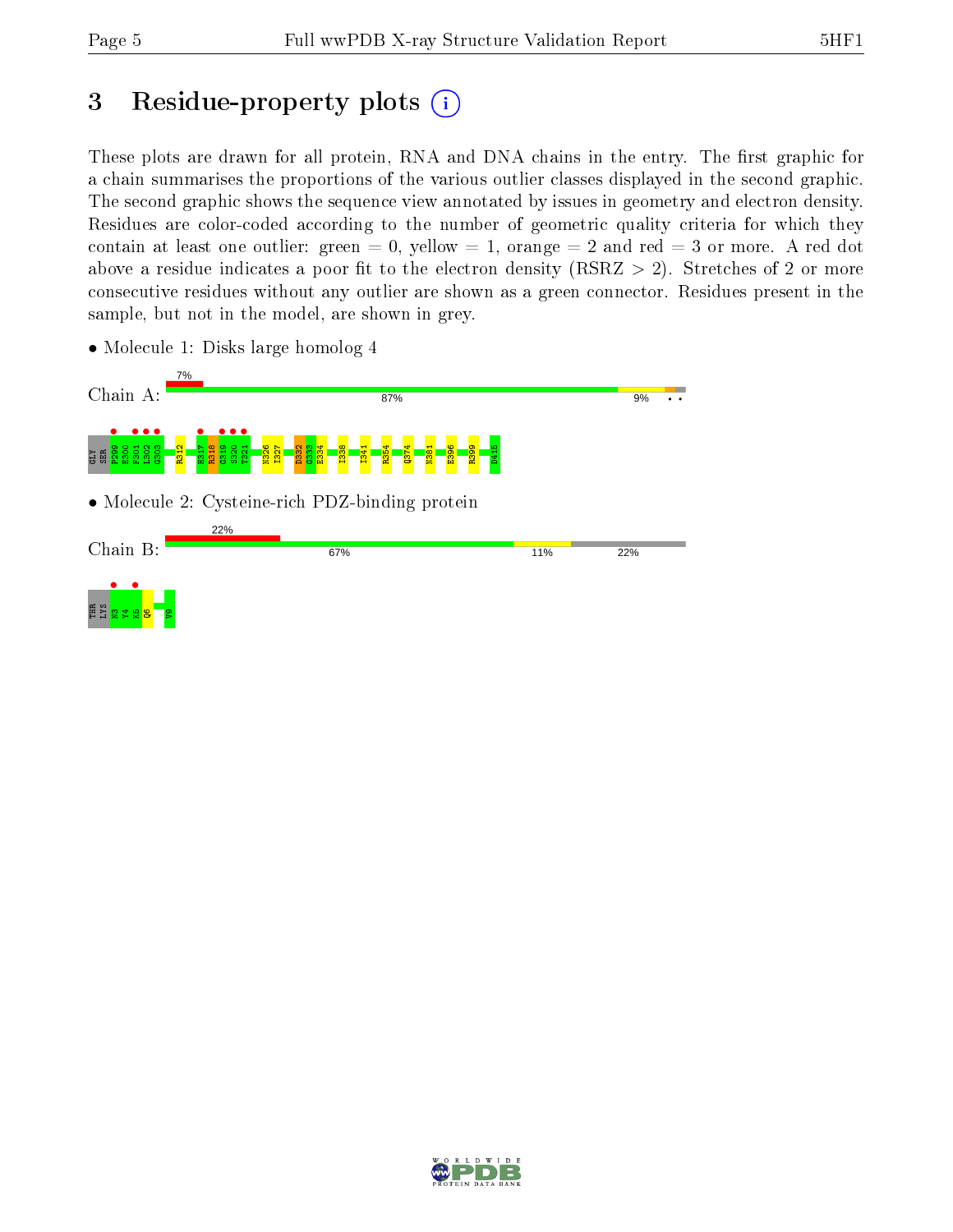## 4 Data and refinement statistics  $(i)$

| Property                                                         | Value                                           | Source     |
|------------------------------------------------------------------|-------------------------------------------------|------------|
| Space group                                                      | P 41 3 2                                        | Depositor  |
| Cell constants                                                   | $89.72\text{\AA}$<br>89.72Å<br>89.72Å           | Depositor  |
| a, b, c, $\alpha$ , $\beta$ , $\gamma$                           | $90.00^\circ$<br>$90.00^\circ$<br>$90.00^\circ$ |            |
| Resolution $(A)$                                                 | $-1.75$<br>40.13                                | Depositor  |
|                                                                  | 40.13<br>$-1.75$                                | <b>EDS</b> |
| % Data completeness                                              | $99.5(40.13-1.75)$                              | Depositor  |
| (in resolution range)                                            | $99.5(40.13-1.75)$                              | <b>EDS</b> |
| $R_{merge}$                                                      | 0.06                                            | Depositor  |
| $\mathrm{R}_{sym}$                                               | (Not available)                                 | Depositor  |
| $\langle I/\sigma(I) \rangle^{-1}$                               | $2.19$ (at 1.75Å)                               | Xtriage    |
| Refinement program                                               | PHENIX (1.10pre 2104: ???)                      | Depositor  |
|                                                                  | 0.199<br>0.218<br>$\mathbf{A}$                  | Depositor  |
| $R, R_{free}$                                                    | $0.201$ ,<br>0.218                              | DCC        |
| $\mathcal{R}_{free}$ test set                                    | $1301$ reflections $(10.00\%)$                  | wwPDB-VP   |
| Wilson B-factor $(A^2)$                                          | 19.1                                            | Xtriage    |
| Anisotropy                                                       | 0.000                                           | Xtriage    |
| Bulk solvent $k_{sol}(\text{e}/\text{A}^3), B_{sol}(\text{A}^2)$ | $0.43$ , 44.1                                   | <b>EDS</b> |
| L-test for twinning <sup>2</sup>                                 | $< L >$ = 0.49, $< L^2 >$ = 0.33                | Xtriage    |
| Estimated twinning fraction                                      | No twinning to report.                          | Xtriage    |
| $F_o, F_c$ correlation                                           | 0.95                                            | <b>EDS</b> |
| Total number of atoms                                            | 2252                                            | wwPDB-VP   |
| Average B, all atoms $(A^2)$                                     | 30.0                                            | wwPDB-VP   |

Xtriage's analysis on translational NCS is as follows: The largest off-origin peak in the Patterson function is  $4.36\%$  of the height of the origin peak. No significant pseudotranslation is detected.

<sup>&</sup>lt;sup>2</sup>Theoretical values of  $\langle |L| \rangle$ ,  $\langle L^2 \rangle$  for acentric reflections are 0.5, 0.333 respectively for untwinned datasets, and 0.375, 0.2 for perfectly twinned datasets.



<span id="page-5-1"></span><span id="page-5-0"></span><sup>1</sup> Intensities estimated from amplitudes.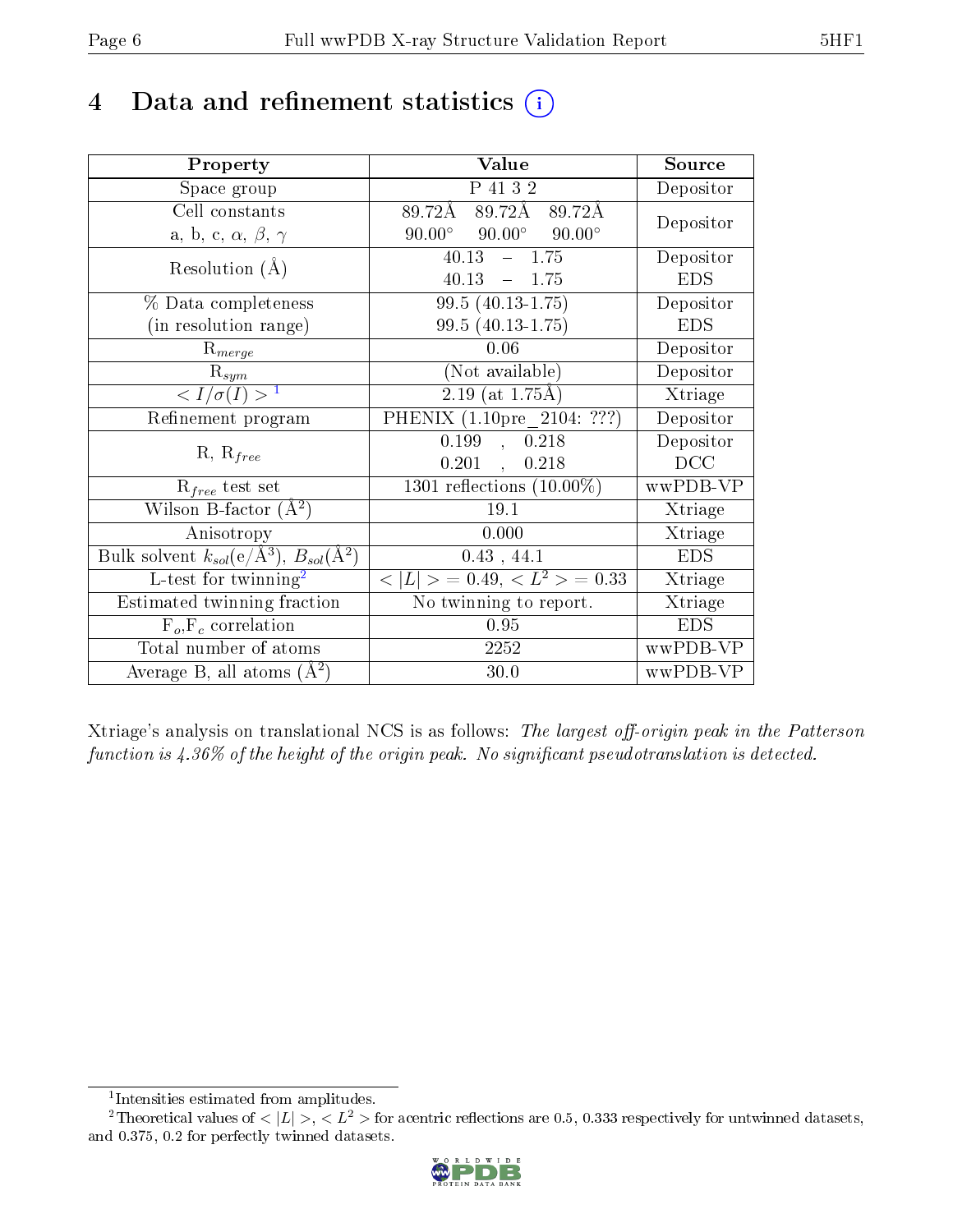# 5 Model quality  $(i)$

## 5.1 Standard geometry  $(i)$

The Z score for a bond length (or angle) is the number of standard deviations the observed value is removed from the expected value. A bond length (or angle) with  $|Z| > 5$  is considered an outlier worth inspection. RMSZ is the root-mean-square of all Z scores of the bond lengths (or angles).

| Mol           | Chain |      | Bond lengths                 | Bond angles |             |  |
|---------------|-------|------|------------------------------|-------------|-------------|--|
|               |       | RMSZ | $\vert \# \vert Z \vert > 5$ | RMSZ        | # $ Z  > 5$ |  |
|               |       | 0.33 | 0/1025                       | 0.49        | 0/1381      |  |
| $\mathcal{D}$ | В     | 0.29 | 0/70                         | 0.44        | 0/90        |  |
| AĦ            | Αll   | 0.32 | ′1095                        | 0.49        | 1471        |  |

There are no bond length outliers.

There are no bond angle outliers.

There are no chirality outliers.

There are no planarity outliers.

## 5.2 Too-close contacts  $(i)$

In the following table, the Non-H and H(model) columns list the number of non-hydrogen atoms and hydrogen atoms in the chain respectively. The H(added) column lists the number of hydrogen atoms added and optimized by MolProbity. The Clashes column lists the number of clashes within the asymmetric unit, whereas Symm-Clashes lists symmetry related clashes.

|  |       |          |      | Mol   Chain   Non-H   H(model)   H(added)   Clashes   Symm-Clashes |
|--|-------|----------|------|--------------------------------------------------------------------|
|  | 1011  | $1003\,$ | 994  |                                                                    |
|  | 69    | 67       | 66   |                                                                    |
|  | 99    |          |      |                                                                    |
|  |       |          |      |                                                                    |
|  | 1182. | $1070 -$ | .060 |                                                                    |

The all-atom clashscore is defined as the number of clashes found per 1000 atoms (including hydrogen atoms). The all-atom clashscore for this structure is 5.

All (11) close contacts within the same asymmetric unit are listed below, sorted by their clash magnitude.

| Atom-1          | Atom-2                                        | Interatomic<br>distance (A | $\cap$ lash<br>overlap $(A)$ |
|-----------------|-----------------------------------------------|----------------------------|------------------------------|
| 1 A 332 ASP HB2 | $1 \cdot A \cdot 334 \cdot G$ LII $\cdot$ OE2 | .88                        | 70                           |



Continued on next page...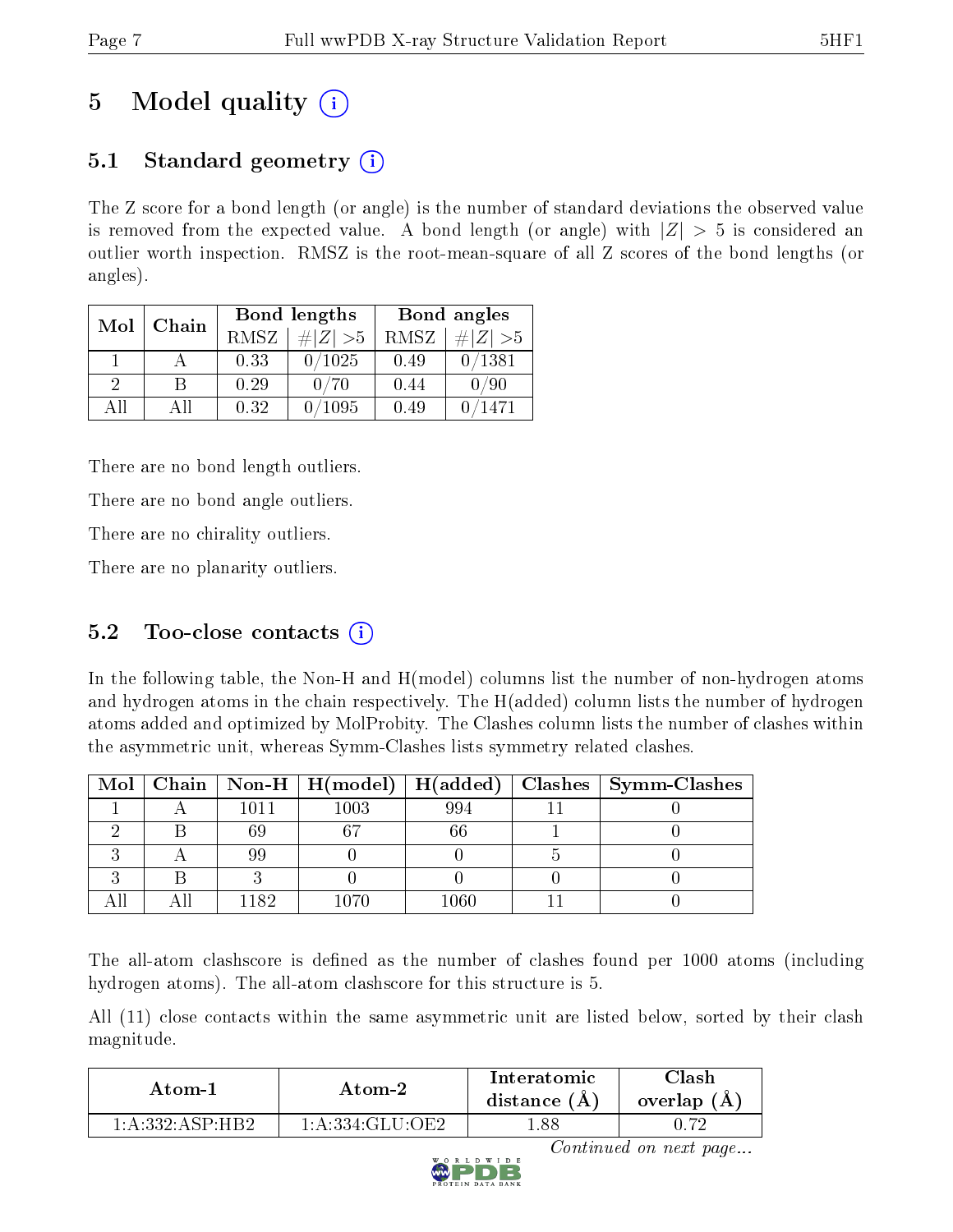| Atom-1              | Atom-2              | Interatomic<br>distance $(A)$ | Clash<br>overlap $(\AA)$ |
|---------------------|---------------------|-------------------------------|--------------------------|
| 1: A:374: GLN:NE2   | 3:A:501:HOH:O       | 2.25                          | 0.69                     |
| 1:A:332:ASP:N       | 1: A: 332: ASP: OD2 | 2.31                          | 0.63                     |
| 1: A:326: ASN:ND2   | 3:A:506:HOH:O       | 2.41                          | 0.53                     |
| 1:A:381:ASN:ND2     | 3:A:504:HOH:O       | 2.34                          | 0.49                     |
| 1:A:318[A]:ARG:NH1  | 3:A:505[A]:HOH:O    | 2.35                          | 0.47                     |
| 1:A:332:ASP:CB      | 1:A:334:GLU:OE2     | 2.62                          | 0.47                     |
| 1:A:354[B]:ARG:HG2  | 3:A:537:HOH:O       | 2.16                          | 0.46                     |
| 1: A: 396: GLU: OE1 | 1: A:396: GLU:N     | 2.48                          | 0.44                     |
| 1:A:338:ILE:HG21    | 1:A:341[B]:ILE:HD11 | 1.99                          | 0.43                     |
| 1: A:327: ILE:O     | 2: B:6: GLN: HG3    | 2.20                          | 0.41                     |

Continued from previous page...

There are no symmetry-related clashes.

### 5.3 Torsion angles (i)

#### 5.3.1 Protein backbone  $(i)$

In the following table, the Percentiles column shows the percent Ramachandran outliers of the chain as a percentile score with respect to all X-ray entries followed by that with respect to entries of similar resolution.

The Analysed column shows the number of residues for which the backbone conformation was analysed, and the total number of residues.

| Mol | Chain | Analysed                            | Favoured    | Allowed   Outliers | Percentiles |                     |
|-----|-------|-------------------------------------|-------------|--------------------|-------------|---------------------|
|     |       | $131/119$ $(110\%)$   131 $(100\%)$ |             |                    |             | 100     100         |
|     |       | 6/9(67%)                            | 6 $(100\%)$ |                    | 100         | 100                 |
| All | Аll   | $137/128$ (107\%)   137 (100\%)     |             |                    | 100         | $\vert$ 100 $\vert$ |

There are no Ramachandran outliers to report.

#### 5.3.2 Protein sidechains (i)

In the following table, the Percentiles column shows the percent sidechain outliers of the chain as a percentile score with respect to all X-ray entries followed by that with respect to entries of similar resolution.

The Analysed column shows the number of residues for which the sidechain conformation was analysed, and the total number of residues.

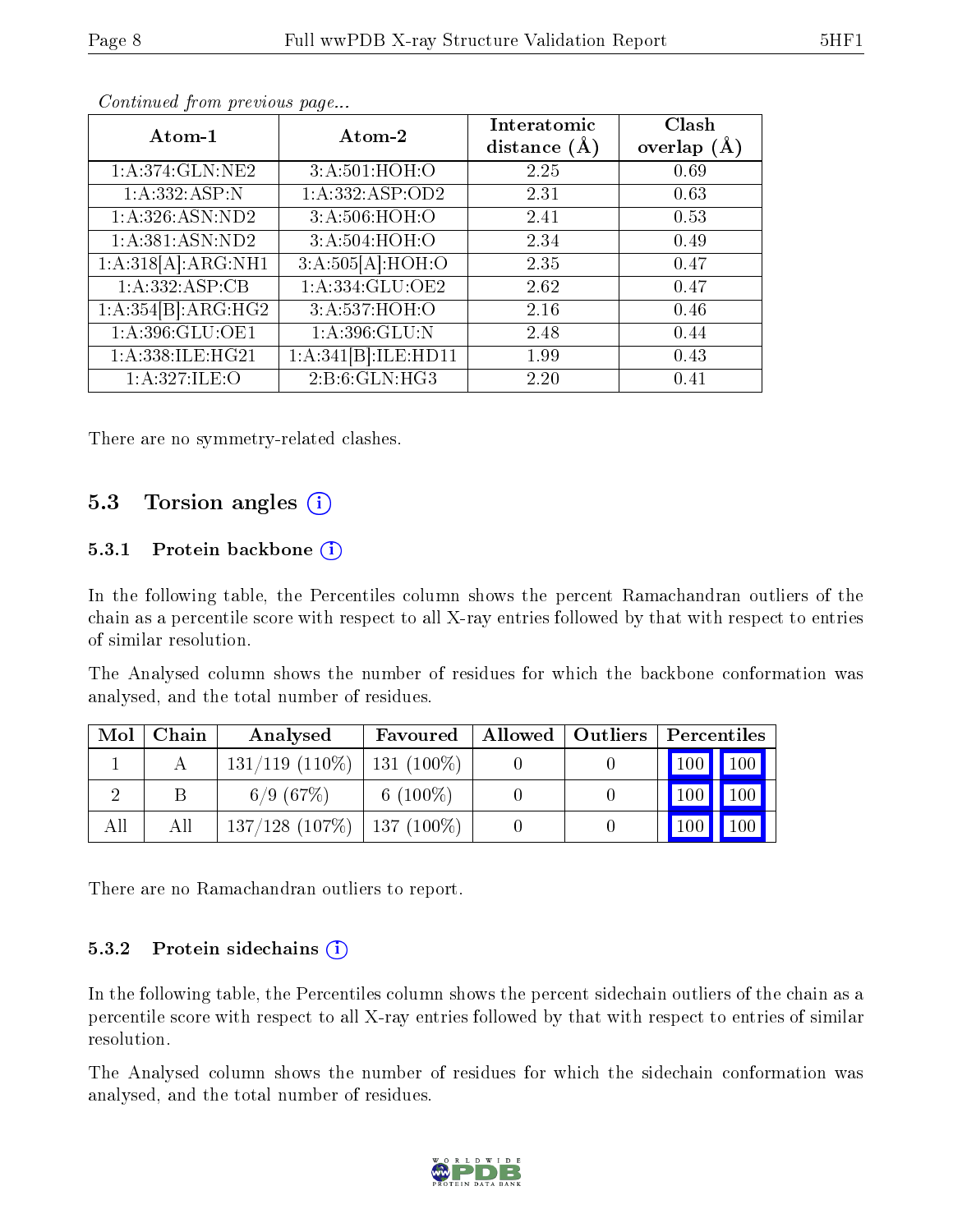| Mol | Chain | Analysed          | Rotameric   | Outliers | Percentiles           |
|-----|-------|-------------------|-------------|----------|-----------------------|
|     |       | 107/95(113%)      | 102(95%)    | 5(5%)    | 7 <br>26 <sub>1</sub> |
|     |       | $7/9$ (78\%)      | $7(100\%)$  |          |                       |
| All | All   | $114/104$ (110\%) | $109(96\%)$ | $5(4\%)$ | 8                     |

All (5) residues with a non-rotameric sidechain are listed below:

| Mol | Chain | Res    | Type                    |
|-----|-------|--------|-------------------------|
|     |       | 312    | $\overline{\text{ARG}}$ |
|     |       | 318[A] | $\rm{ARG}$              |
|     |       | 318 B  | ARG                     |
|     |       | 332    | <b>ASP</b>              |
|     |       | 399    | ARG                     |

Some sidechains can be flipped to improve hydrogen bonding and reduce clashes. There are no such sidechains identified.

#### 5.3.3 RNA [O](https://www.wwpdb.org/validation/2017/XrayValidationReportHelp#rna)i

There are no RNA molecules in this entry.

#### 5.4 Non-standard residues in protein, DNA, RNA chains (i)

There are no non-standard protein/DNA/RNA residues in this entry.

#### 5.5 Carbohydrates (i)

There are no carbohydrates in this entry.

### 5.6 Ligand geometry (i)

There are no ligands in this entry.

### 5.7 [O](https://www.wwpdb.org/validation/2017/XrayValidationReportHelp#nonstandard_residues_and_ligands)ther polymers  $(i)$

There are no such residues in this entry.

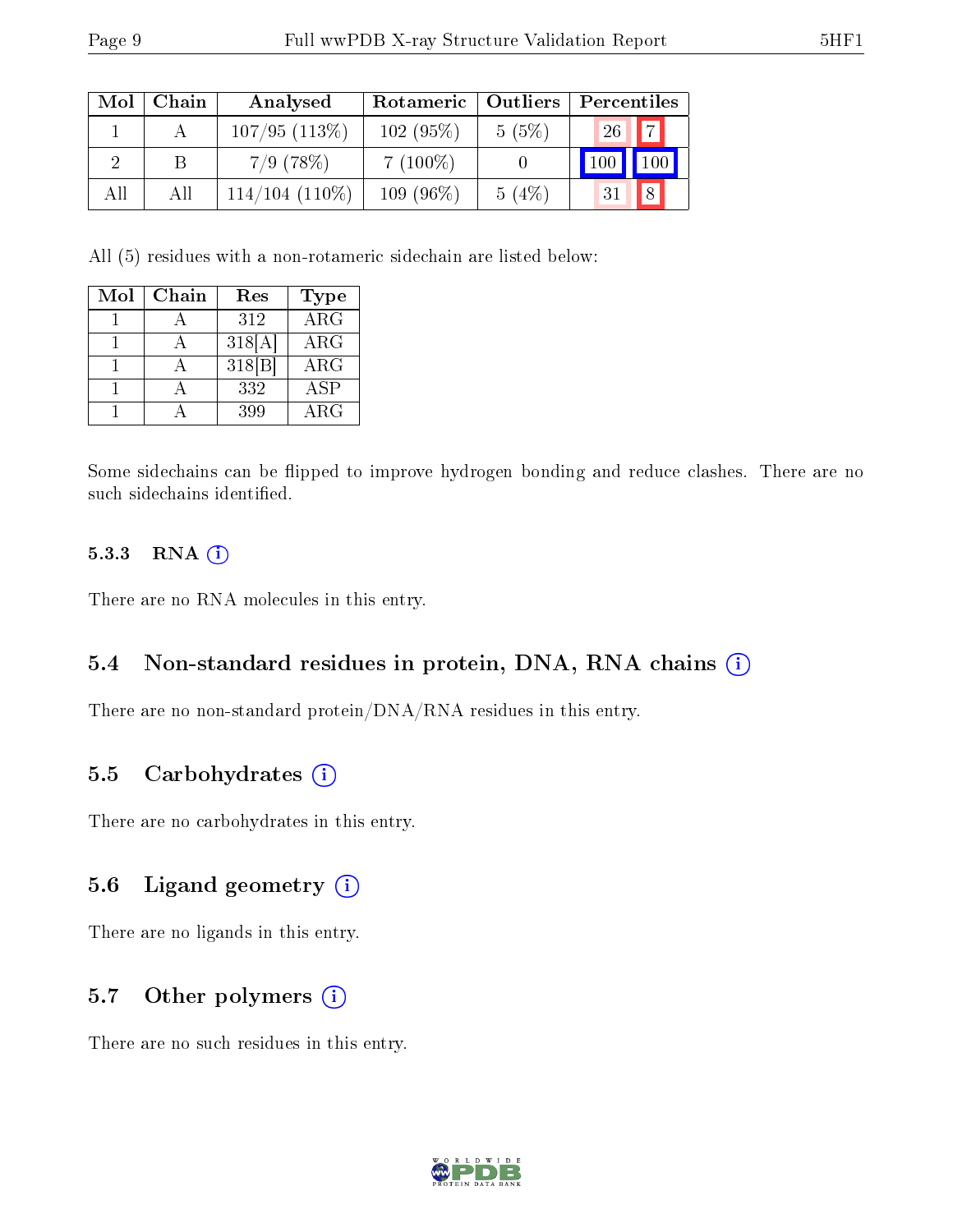## 5.8 Polymer linkage issues (i)

There are no chain breaks in this entry.

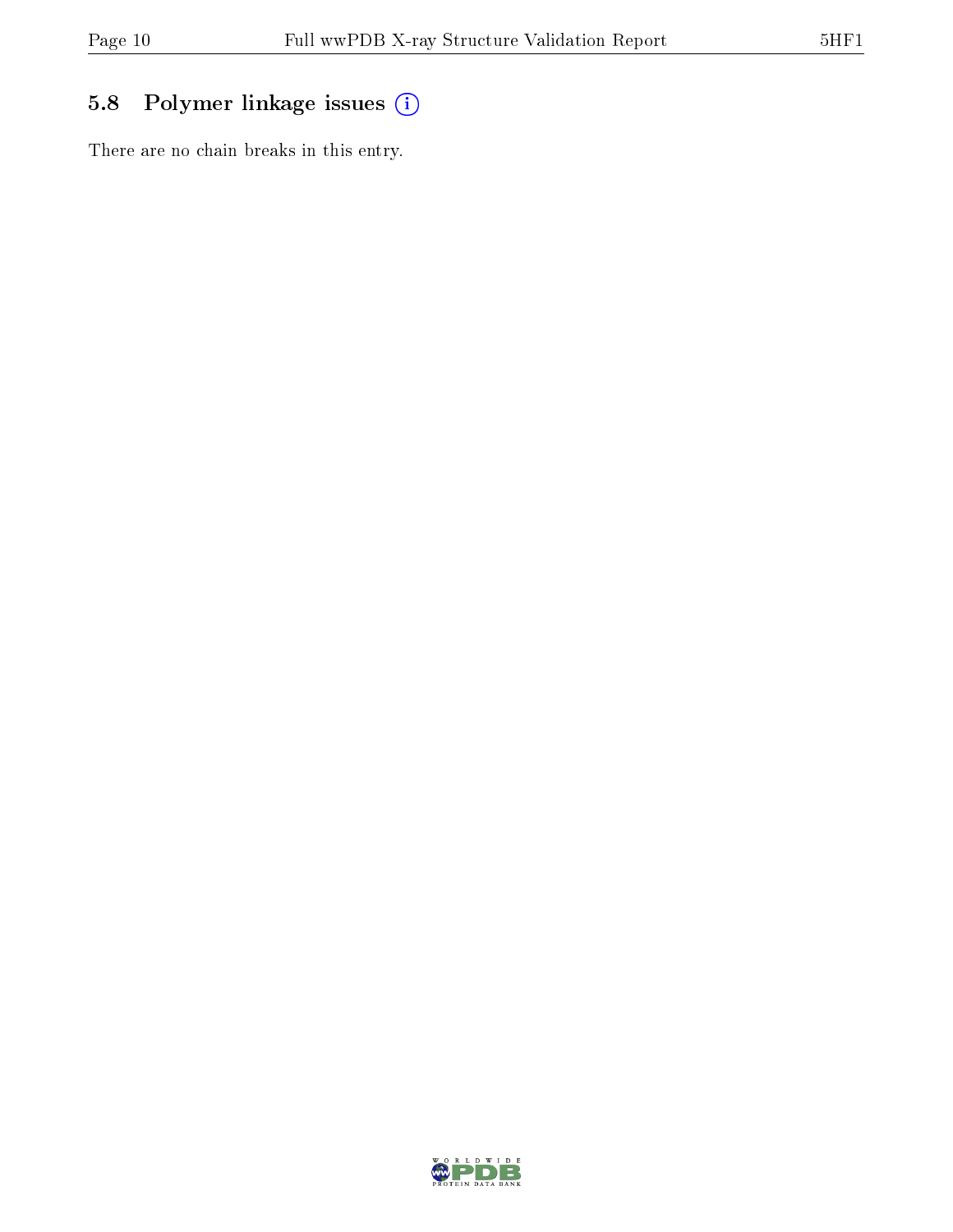## 6 Fit of model and data  $(i)$

## 6.1 Protein, DNA and RNA chains  $(i)$

In the following table, the column labelled  $#RSRZ> 2'$  contains the number (and percentage) of RSRZ outliers, followed by percent RSRZ outliers for the chain as percentile scores relative to all X-ray entries and entries of similar resolution. The OWAB column contains the minimum, median,  $95<sup>th</sup>$  percentile and maximum values of the occupancy-weighted average B-factor per residue. The column labelled ' $Q< 0.9$ ' lists the number of (and percentage) of residues with an average occupancy less than 0.9.

| Mol | Chain | Analysed         | ${ <\hspace{-1.5pt}{\mathrm{RSRZ}} \hspace{-1.5pt}>}$ | $\#\text{RSRZ}\text{>2}$ | $OWAB(A^2)$     | $\rm Q\textcolor{black}{<}0.9$ |
|-----|-------|------------------|-------------------------------------------------------|--------------------------|-----------------|--------------------------------|
|     |       | $117/119$ (98\%) | 0.44                                                  | $8(6\%)$ 17 21           | 11, 24, 51, 77  |                                |
|     |       | $7/9$ (77\%)     | 2.06                                                  | $2(28\%)$ 0 0            | 33, 37, 50, 103 |                                |
| All | All   | $124/128(96\%)$  | 0.53                                                  | $10(8\%)$ 12 15          | 11, 24, 51, 103 |                                |

All (10) RSRZ outliers are listed below:

| Mol            | Chain | Res    | Type              | <b>RSRZ</b> |
|----------------|-------|--------|-------------------|-------------|
| $\overline{2}$ | В     | 3      | <b>ASN</b>        | 6.0         |
| 1              | А     | 302    | LEU               | 5.3         |
| 1              | А     | 321[A] | THR               | 4.3         |
| 1              | А     | 301    | PHE               | 3.3         |
| 1              | А     | 319[A] | <b>GLY</b>        | 3.2         |
| $\mathbf{1}$   | А     | 303    | GLY               | 3.1         |
| 1              | А     | 299    | PRO               | 3.0         |
| $\mathbf{1}$   | А     | 320[A] | SER               | 2.9         |
| $\overline{2}$ | R     | 5  A   | $_{\mathrm{LYS}}$ | 2.7         |
| 1              |       | 317    | НIS               | 2.5         |

### 6.2 Non-standard residues in protein, DNA, RNA chains  $(i)$

There are no non-standard protein/DNA/RNA residues in this entry.

### 6.3 Carbohydrates  $(i)$

There are no carbohydrates in this entry.

## 6.4 Ligands  $(i)$

There are no ligands in this entry.